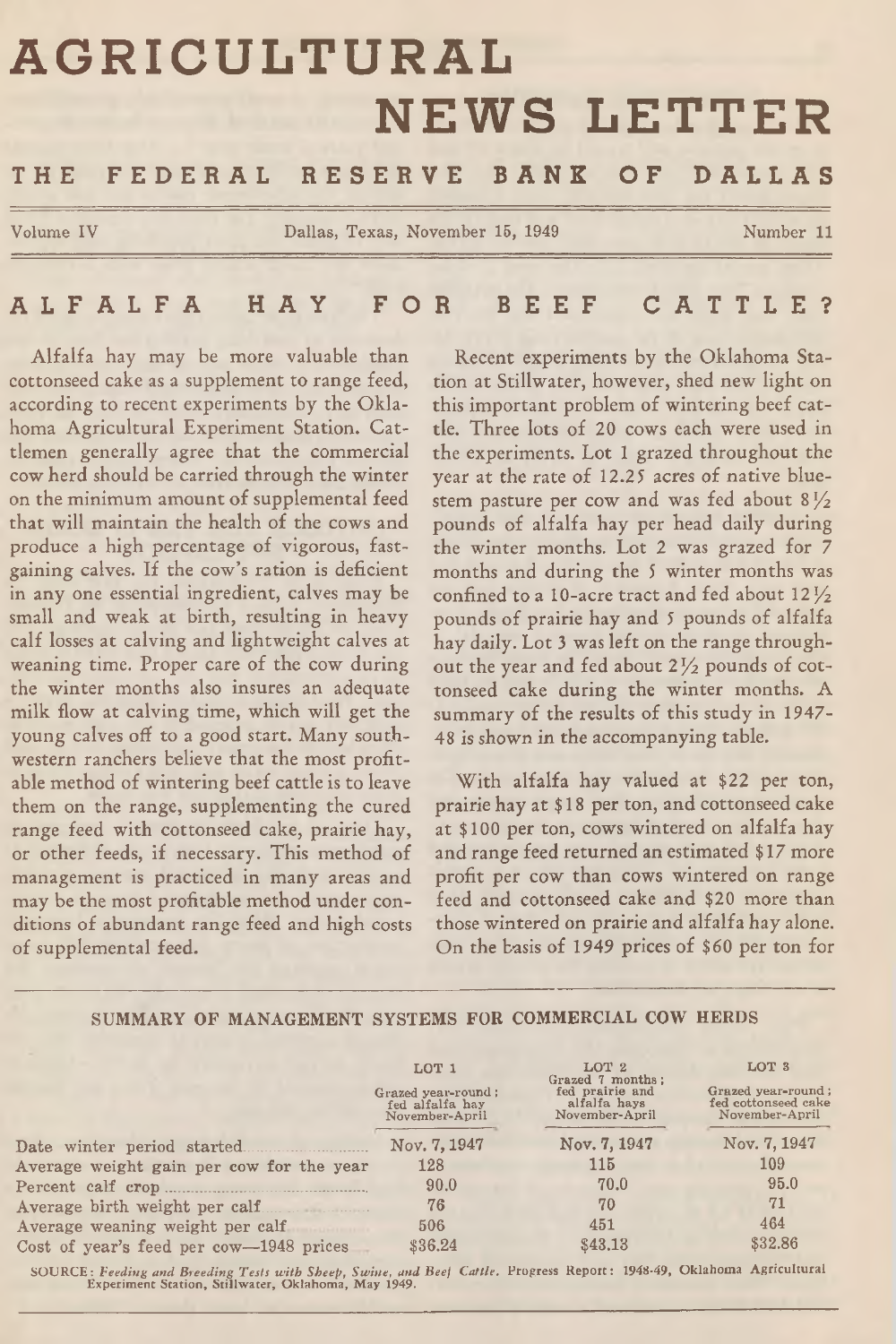cottonseed cake, \$23 per ton for alfalfa hay, and \$18 per ton for prairie hay, the difference in profit per cow still would be about \$9 and \$20, respectively, in favor of alfalfa hay. The larger profit per cow for the cattle wintered on alfalfa hay and range feed was largely the result of lower feed costs and heavier calves. These results are essentially the same as those obtained by a similar experiment the previous year; and while the experiment has not run sufficiently long to be conclusive in every detail, the difference in weaning weight of calves and the fact that cows wintered on the alfalfa hay and range feed returned a higher net profit than those under the other management systems are strong evidence in favor of alfalfa hay.

Another interesting result of this experiment is that blood analyses of the cows in the different lots showed that cows fed prairie hay and only about 5 pounds of alfalfa hay per head daily had an abnormally low level of inorganic phosphorus—an element essential to efficient utilization of feed. The blood analyses of cows fed 8 *l/z* pounds of alfalfa hay per head daily, as well as those fed cottonseed cake at the rate of about  $2\frac{1}{2}$  pounds per head daily, showed that the level of inorganic phosphorus was normal throughout the experiment. The scientists conducting these experiments feel that the low level of inorganic phosphorus in the blood of cows wintered on prairie hay and a small amount of alfalfa hay may not permit maximum performance of the animals. It is interesting to note that this low level of phosphorus persisted even though the cows were given free access to steamed bone meal, which is very high in phosphorus.

Prior to the experiments with alfalfa hay, two systems of managing the commercial cow herd had been studied by the Oklahoma Agricultural Experiment Station: (1) grazing cows throughout the year at the rate of 12.25 acres of native bluestem pasture per cow with cottonseed cake fed as winter protein supplement and (2) grazing cows 7 months of the year at the rate of 8.6 acres per cow and confining the cows to a small area during the 5 winter months and feeding prairie hay and cottonseed cake. Under both systems of management the cows had free access to salt and a mineral mixture

consisting of equal parts of salt, ground limestone, and bone meal. The conclusion after several years of study was . . that there was no difference in the condition of the cows at the end of the experiment nor in the size of the calf at weaning. The most economical method was to graze the cows year-long and supplement the cured winter grass with cottonseed cake."

The later experiments have substantiated the economy of year-long grazing but have shown further that under certain price relationships alfalfa hay is more economical than cottonseed cake as a supplement to range feed. In these experiments cows wintered on range feed and alfalfa hay produced larger, more vigorous calves that were heavier at weaning time.

# OUTLOOK FOR 1950 IS GOOD, SAY EXPERTS

Meeting in Washington the first week in November, leading economists of the Department of Agriculture and of state colleges and universities generally agreed that 1950 is likely to be a profitable year for American agriculture. They pointed out, however, that it probably will not be as good as the high postwar years but that incomes and profits will be well above prewar levels and will average close to those obtained during the war years.

Demand for farm products is expected to continue at relatively high levels, inasmuch as no serious decline in general business activity, employment, or consumer income is anticipated during 1950. The pressure of increased production of many commodities will cause prices received by farmers to continue the present downward trend throughout next year. Furthermore, prices paid by farmers, although expected to decline somewhat, are not likely to fall as rapidly or to the extent as prices received by farmers. Thus, net income also will be reduced.

Foreign demand for most American farm products probably will continue at relatively high levels, but the quantities that can be exported will depend to a very great extent upon the amount of dollars made available to foreign countries through EGA and other aid programs. It is generally believed that this amount will be somewhat lower than in 1949.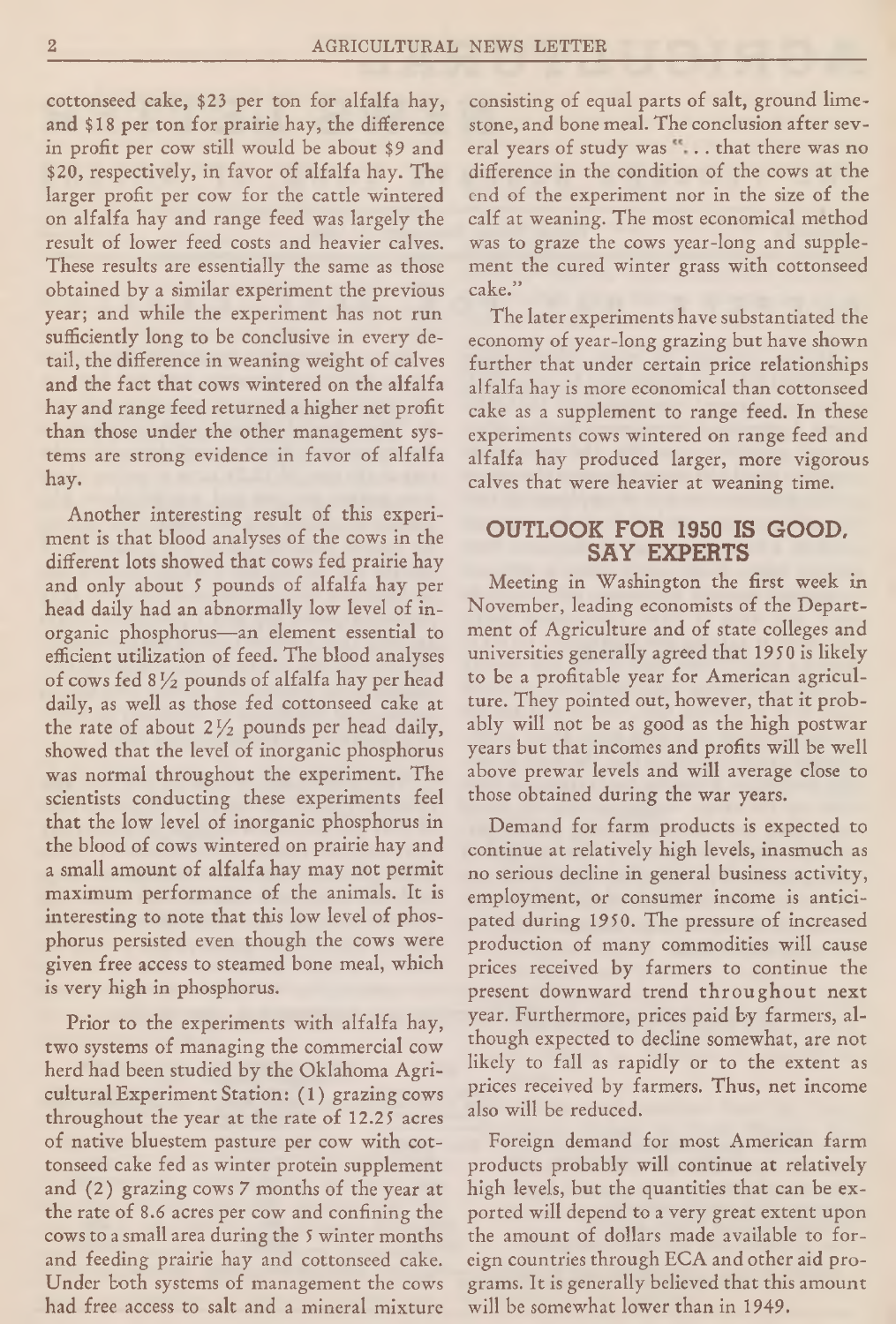With respect to some of the most important commodities, the experts had this to say:

*Cotton*—Government support price probably will be only slightly— perhaps 1 to 2 cents per pound—lower than the support price in 1949, with production below 1949 by as much as 3,000,000 to 4,000,000 bales because of acreage allotments and probable marketing quotas. Market price probably will fluctuate very close to the government loan rate.

*Wheat*—Prices for the 1950 crop probably will be at or slightly below the government loan rate, which will be perhaps 5 to 10 cents per bushel below the 1949 support price. Production is expected nearly to equal the 1949 crop because of favorable moisture conditions and another large seeded acreage.

*Rice*—Prices are expected to be at ar near the support levels, which, under the new pricesupport program, may be as much as 20 cents above the 1949 loan rate. Acreage allotments are probable, but marketing quotas are unlikely.

*Meat animals, poultry, milk, and other dairy products*— Outlook is for a continued strong demand, with prices only slightly below the levels of 1949.

Many of the delegates at the Washington conference anticipate a relatively profitable period for American agriculture during the next 5 to 10 years. They believe that farm incomes, although below those of the immediately postwar years, will be maintained at relatively profitable levels and that farm families will continue to increase their standard of living by the addition to their farm homes of electricity, telephones, running water, refrigerators, and many other modern conveniences. Principal reasons given for this optimistic outlook were: (1) the anticipation of a continued relatively high level of business activity in this country, which, together with the normal increase in population, will insure a strong domestic demand for farm products; (2) the continuation of some foreign aid programs, which will provide an outlet for substantial quantities of farm commodities; and (3) a general increase in the efficiency of the American farmer.

## FARM MANAGEMENT

### Dairy Cows Need a Rest

Six to 8 weeks' rest prior to calving is essential for maximum milk production during the following lactation period and the production of a strong, healthy calf, according to A. M. Meekma, assistant extension dairy husbandman of Texas A. & M. College. This "rest period" allows the cow to recover from the previous milk-producing period, build a strong, healthy calf, and store up body reserves. Proper feed and care during this period often increase milk production as much as 25 percent during the next lactation period. During the "rest period," cows should have access to good pasture or to hay and silage and may also be fed some grain, particularly if they are unusually thin. The same grain mixture that is fed to the milking herd can be fed to the dry cows.

#### 100-Bushels-to-the-Acre Com in East Texas

Reports of corn yields in excess of 100 bushels per acre have been coming out of east Texas this fall. Several communities have reported more than one farmer achieving this high yield. No doubt, the favorable growing season was an important factor in obtaining these high yields, but probably more important were the management practices followed by these progressive farmers. An example of how high yields were obtained is found in the case of a Wood County farmer who increased his per acre corn yield from 10 bushels in 1948 to 142 bushels in 1949. The corn was planted on the last day of March in 3-feet rows and spaced 12 to 14 inches apart. The seed used was Texas Hybrid No. 20, and 450 pounds of 5-10-5 fertilizer per acre were applied at the time of planting, with a side dressing of 200 pounds of ammonium nitrate per acre applied later. The field was given three shallow cultivations for weed control.

This experience is unusual, but the use of hybrid seed, heavy applications of fertilizer, and the use of crop rotations, including soilbuilding crops, are enabling many Texas farmers to double or triple their average corn yields.